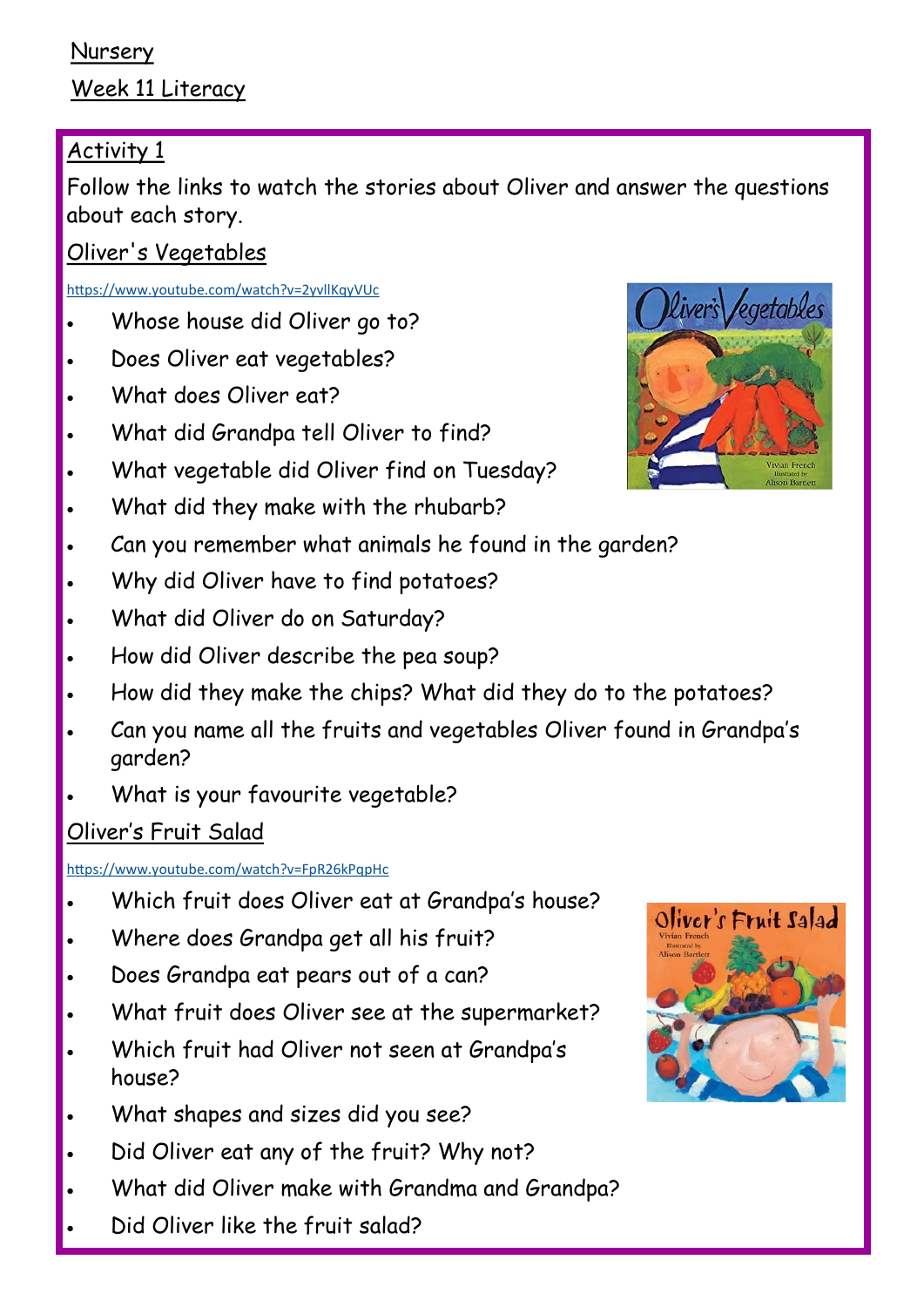## Activity 1

#### Oliver's Milkshake

<https://www.youtube.com/watch?v=AmREiMAGwkU>

- Who was Oliver going out for the day with?
- What was Oliver having to drink?
- What did Auntie Jen say he should have?
- Where did Oliver go?
- What did Auntie Jen say they were going to buy from the farm?
- What animals did they see at the farm?
- How many piglets did they see?
- Have you tried goats milk?
- What fruit did they buy for their special milkshake?
- How did they make the milkshake?
- What other fruit did they add?
- Why did Oliver have orange juice for breakfast?

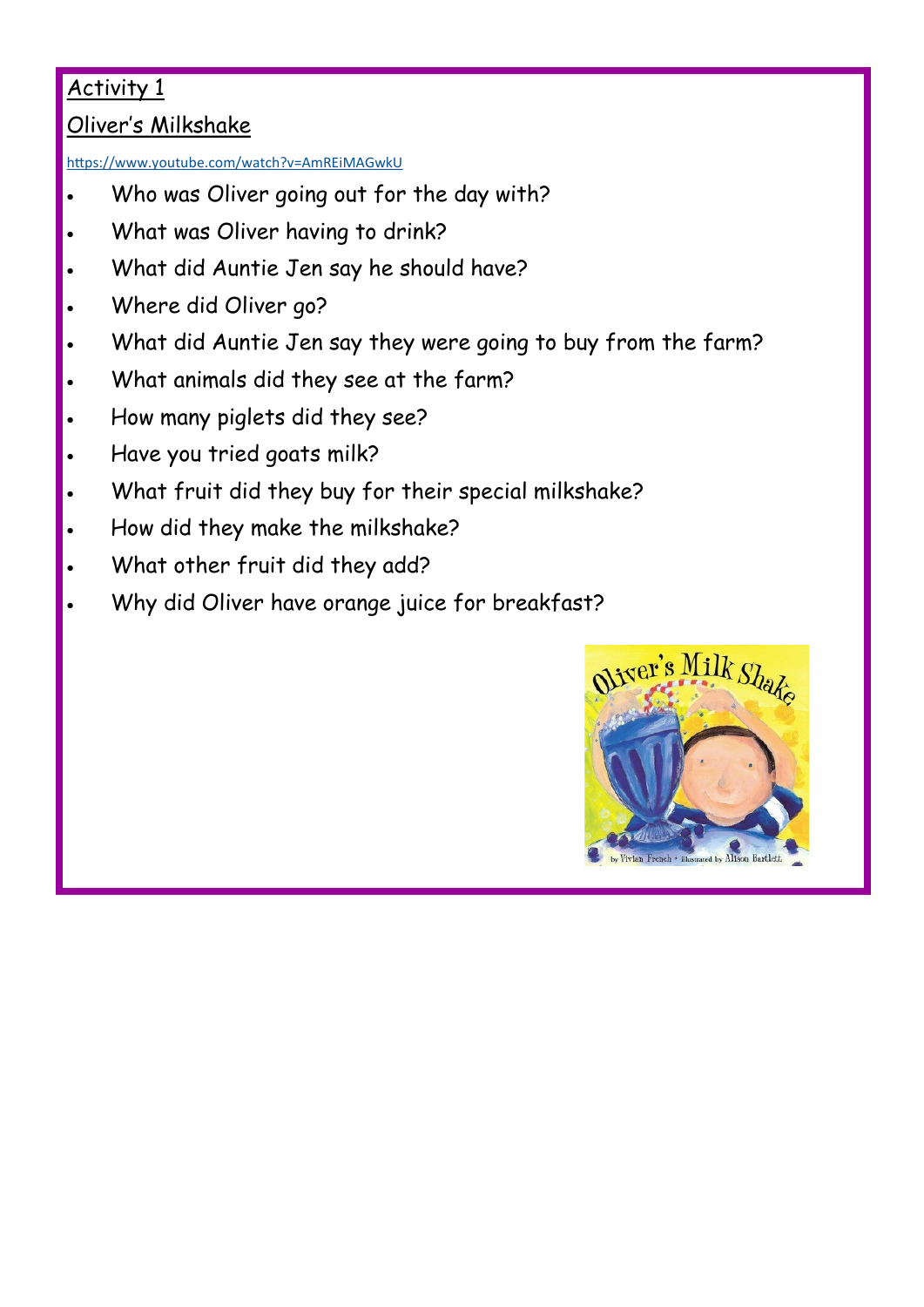### Activity 2

Fruit and Vegetables you eat.

Can you draw and label the fruits and vegetables you eat?

Which are your favourites?

Can you describe why you like them? Is it the taste or smell or even the colour?

What shapes are the fruit and vegetables you are drawing?

Do they all look the same?

Can you describe the differences?

Can you write some of the letters?

Do you know the initial sounds of each of the fruit and vegetables you have drawn?

Remember to hold you pencil in the correct way.

Use the **activity 2 resource** to draw your pictures.



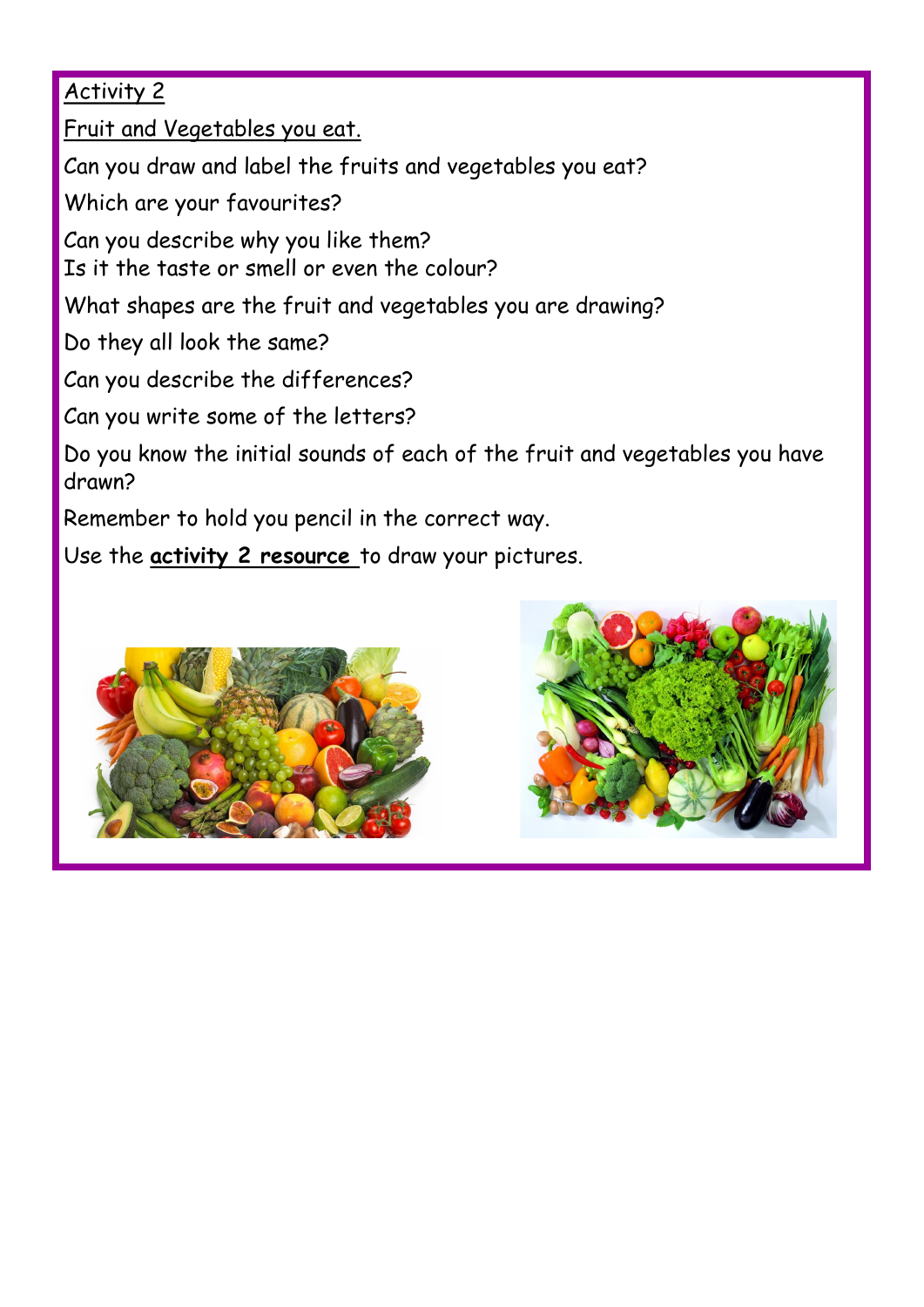# Activity 2 resource